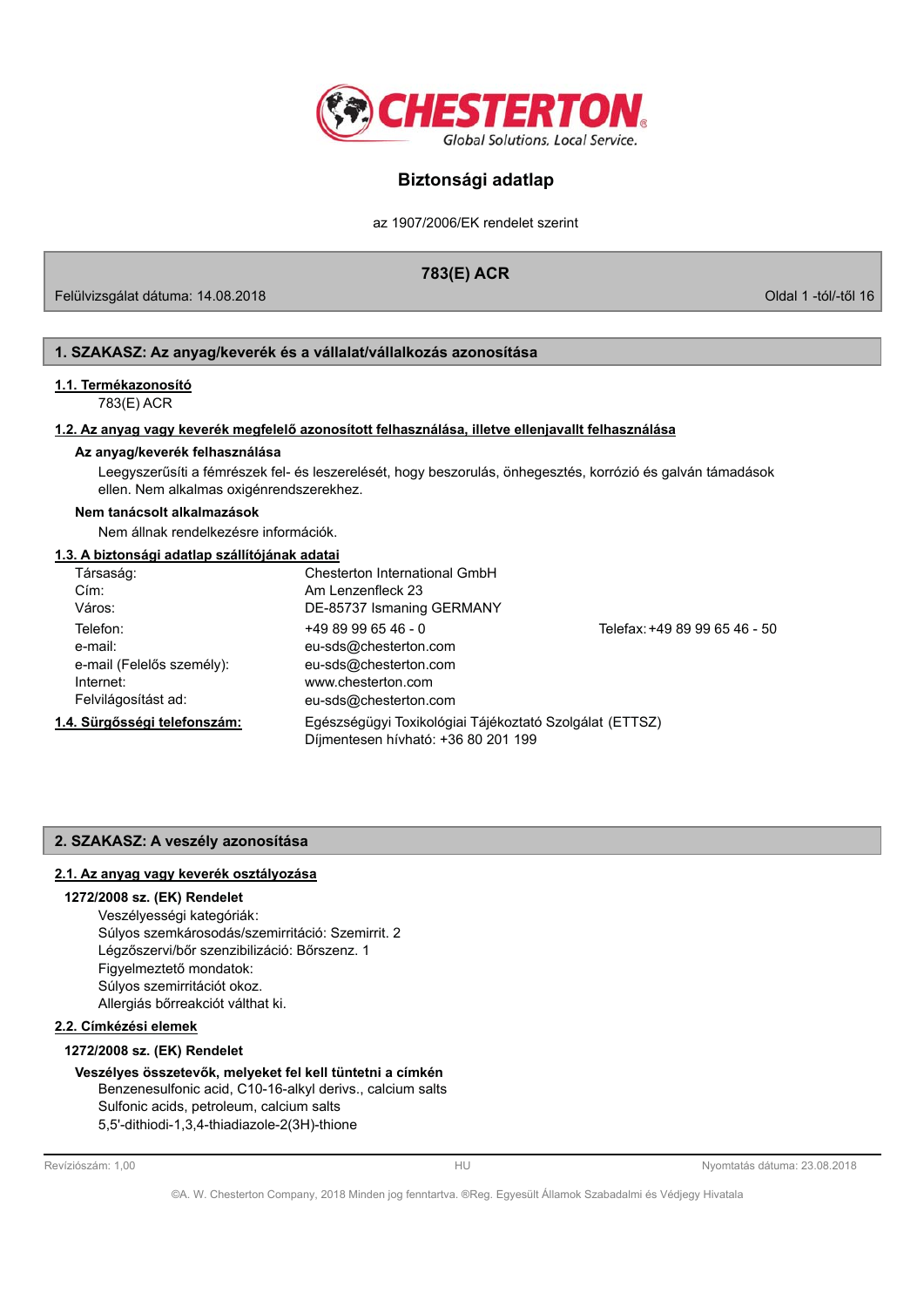

az 1907/2006/EK rendelet szerint

783(E) ACR Felülvizsgálat dátuma: 14.08.2018 Oldal 2 -tól/-től 16 Figyelmeztetések: Figyelem Piktogram: Figyelmeztető mondatok H317 Allergiás bőrreakciót válthat ki. H319 Súlyos szemirritációt okoz. Óvintézkedésre vonatkozó mondatok P<sub>261</sub> Kerülje a por/füst/gáz/köd/gőzök/permet belélegzését. P<sub>264</sub> A használatot követoen a kezeket alaposan meg kell mosni. P272 Szennyezett munkaruhát tilos kivinni a munkahely területéről. P280 Védőkesztyű/védőruha/szemvédő/arcvédő használata kötelező. P302+P352 HA BŐRRE KERÜL: Lemosás bő vízzel. P333+P313 Bőrirritáció vagy kiütések megjelenése esetén: orvosi ellátást kell kérni. P305+P351+P338 SZEMBE KERÜLÉS ESETÉN: Több percig tartó óvatos öblítés vízzel. Adott esetben a kontaktlencsék eltávolítása, ha könnyen megoldható. Az öblítés folytatása. P337+P313 Ha a szemirritáció nem múlik el: orvosi ellátást kell kérni. P362+P364 A szennyezett ruhadarabot le kell vetni és újbóli használat előtt ki kell mosni. P501 A tartalmat/tartályt egy alkalmas újrahasznosításhoz vagy hulladék-feldolgozó berendezésbe kell juttatni. 2.3. Egyéb veszélyek Nem állnak rendelkezésre információk.

## 3. SZAKASZ: Összetétel/összetevőkre vonatkozó információk

## 3.2. Keverékek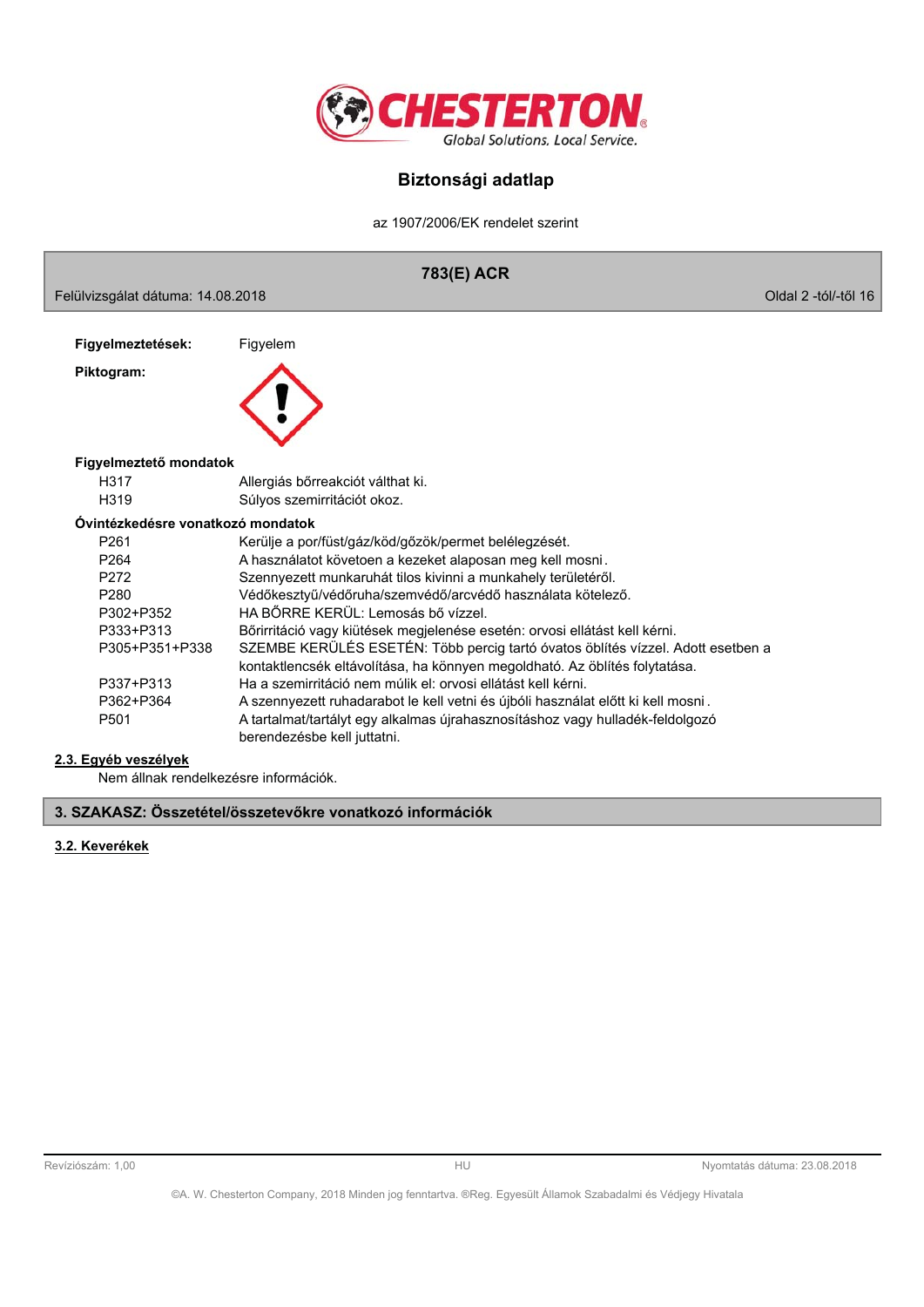

### az 1907/2006/EK rendelet szerint

783(E) ACR

Felülvizsgálat dátuma: 14.08.2018

Oldal 3 -tól/-től 16

### Veszélyes anyag

| CAS-szám   | Alkotóelemek                                                                    |           |                  | Tömegl    |
|------------|---------------------------------------------------------------------------------|-----------|------------------|-----------|
|            | EK-szám                                                                         | Indexszám | REACH-szám       |           |
|            | Osztályozás a 1272/2008/EK rendelet [CLP] szerint                               |           |                  |           |
| 68584-23-6 | Benzenesulfonic acid, C10-16-alkyl derivs., calcium salts                       |           |                  | $1 - 4 %$ |
|            | 271-529-4                                                                       |           | 01-2119492627-25 |           |
|            | Skin Sens. 1B; H317                                                             |           |                  |           |
| 61789-86-4 | Sulfonic acids, petroleum, calcium salts                                        |           |                  | $1-4%$    |
|            | 263-093-9                                                                       |           | 01-2119488992-18 |           |
|            | Skin Sens. 1; H317                                                              |           |                  |           |
| 72676-55-2 | 5,5'-dithiodi-1,3,4-thiadiazole-2(3H)-thione                                    |           |                  | $1 - 3 %$ |
|            | 276-763-0                                                                       |           | 01-2120119820-64 |           |
|            | Skin Sens. 1, Aquatic Chronic 2; H317 H411                                      |           |                  |           |
| 26264-06-2 | Calcium dodecylbenzenesulphonate                                                |           |                  | $1 - 2%$  |
|            | 247-557-8                                                                       |           | 01-2120122335-68 |           |
|            | Acute Tox. 4, Skin Irrit. 2, Eye Dam. 1, Aquatic Chronic 4; H302 H315 H318 H413 |           |                  |           |

A H- és EUH-mondatok szövege: lásd a(z) 16 fejezetet.

### 4. SZAKASZ: Elsősegély-nyújtási intézkedések

## 4.1. Az elsősegély-nyújtási intézkedések ismertetése

#### Általános tanács

Vigye ki a balesetet szenvedettet a veszélyzónából. Kétes esetekben, vagy ha tünetek lépnek fel, orvosi tanácsot kell kérni.

### Belélegzés esetén

Az érintettet a ki kell vinni a friss levegőre és nyugodt helyzetben, melegen kell tartani.

### Bőrrel való érintkezés esetén

Ha az anyag a bőrre kerül, víz és szappan val/vel bőven azonnal le kell mosni. Bőrirritáció esetén orvoshoz kell fordulni.

### Szembe kerülés esetén

Szembejutás esetén azonnal öblítse a szemeket nyitott szemhéjak mellett 10 - 15 percig folyóvízzel és keressen fel egy szemorvost.

#### Lenyelés esetén

A szájat alaposan ki kell öblíteni vízzel.

TILOS hánytatni.

LENYELÉS ESETÉN: Rosszullét esetén forduljon TOXIKOLÓGIAI KÖZPONTHOZ/orvoshoz/.

# 4.2. A legfontosabb - akut és késleltetett - tünetek és hatások

Nem állnak rendelkezésre információk.

### 4.3. A szükséges azonnali orvosi ellátás és különleges ellátás jelzése

Revíziószám: 1.00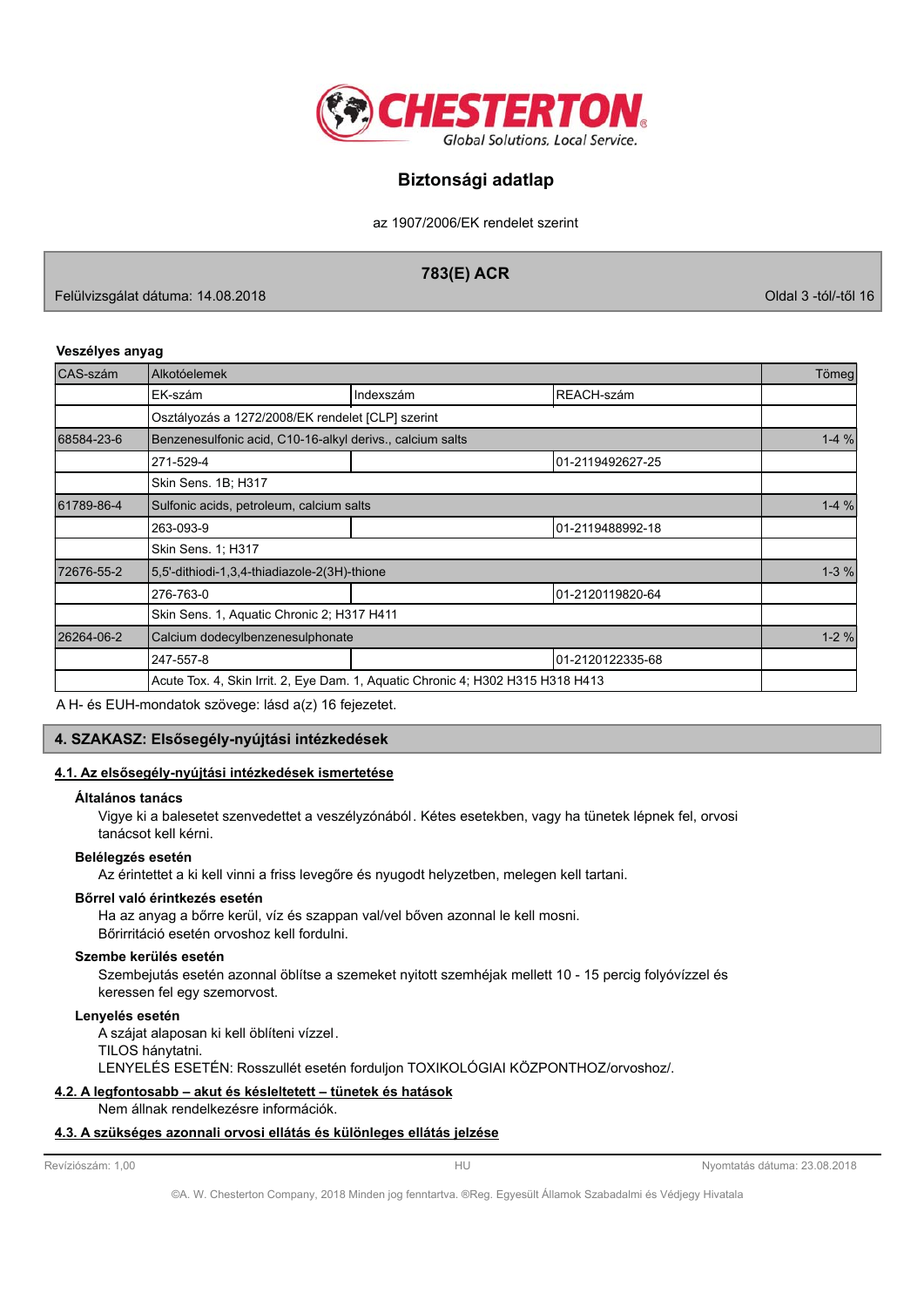

az 1907/2006/EK rendelet szerint

## 783(E) ACR

Felülvizsgálat dátuma: 14.08.2018

Oldal 4 -tól/-től 16

Elsődleges segítségnyújtás, dekontamináció, tüneti kezelés.

### 5. SZAKASZ: Tűzvédelmi intézkedések

### 5.1. Oltóanvag

### A megfelelő oltóanyag

Hab, Poroltó, Szén-dioxid (CO2), Homok

## Az alkalmatlan oltóanyag

Erős vízsugár

### 5.2. Az anyagból vagy a keverékből származó különleges veszélyek

Tűz esetén képződhet: Szén-dioxid (CO2), szén-monoxid, Nitrogénoxidok (NOx)

## 5.3. Tűzoltóknak szóló javaslat

Az oltási intézkedéseket a környezethez kell igazítani. A kontaminált oltóvizet elkülönítve gyűjtse. Ne engedje a csatornába vagy a környezeti vizekbe.

### 6. SZAKASZ: Intézkedések véletlenszerű expozíciónál

### 6.1. Személyi óvintézkedések, egyéni védőeszközök és vészhelyzeti eljárások

Használjon egyéni védőfelszerelést. A bőrrel, szemmel továbbá a ruházattal való érintkezést kerülni kell.

### 6.2. Környezetvédelmi óvintézkedések

Csatornázás lefedése. Csatornába engedni nem szabad.

### 6.3. A területi elhatárolás és a szennyezésmentesítés módszerei és anyagai

Mechanikusan felitatni és alkalmas tartályokban ártalmatlanításra elszállítani. Ártalmatlanítás a hatósági előírások szerint.

### 6.4. Hivatkozás más szakaszokra

Egyéni védelem: lásd szakasz 8 Ártalmatlanítás: lásd szakasz 13

### 7. SZAKASZ: Kezelés és tárolás

### 7.1. A biztonságos kezelésre irányuló óvintézkedések

### Biztonságos kezelési útmutatás

Személyes védőfelszerelést kell használni (lásd 8. szakasz). Enni, inni, dohányozni a munkahelyen nem szabad. Szünetek előtt és munkayégzés után, kezet mosni. A termékkel átitatott rongyot nadrágzsebben nem szabad hordani.

### Utalások a tűz- és robbanásvédelemhez

Tűzvédelmi intézkedések: A megelőző tűzvédelem szokásos intézkedései.

Környezetvédelmi óvintézkedések: Csatornába vagy élővízbe engedni nem szabad.

### További információ

Különösen nagy az elcsúszás veszélye a termék kiömléskor/elszóródása esetén.

## 7.2. A biztonságos tárolás feltételei, az esetleges összeférhetetlenséggel együtt

## A tároló helviségek vagy tartályok különleges formatervezése

Hűvös és száraz helyen tárolandó. Az edényzet légmentesen lezárva tartandó.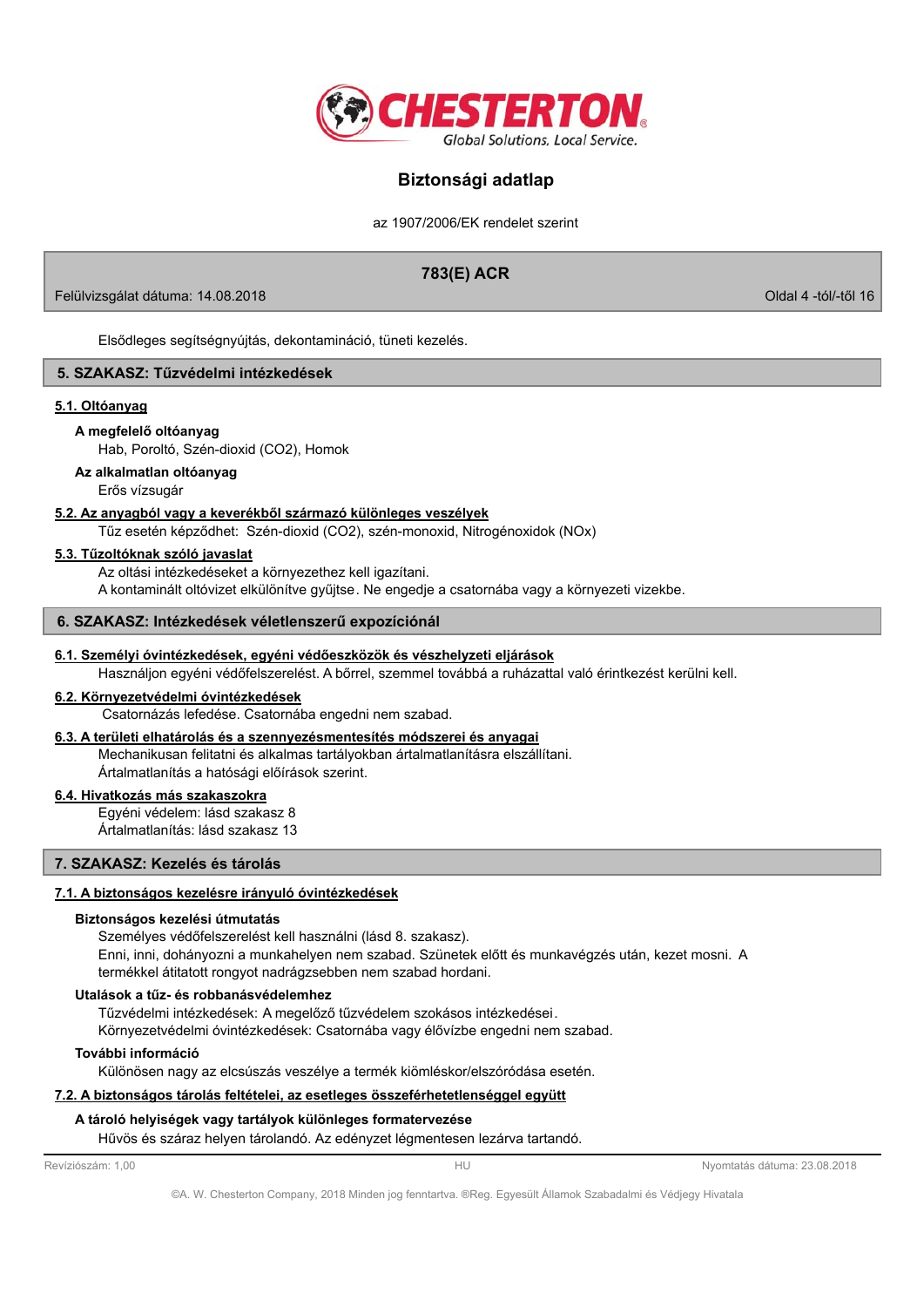

az 1907/2006/EK rendelet szerint

# 783(E) ACR

Felülvizsgálat dátuma: 14.08.2018

Oldal 5 -tól/-től 16

Csak az eredeti tartályban tartandó. Hőtől és közvetlen napsugárzástól óvni kell. Hőtől, forró felületektől, szikrától, nyílt lángtól és más gyújtóforrástól távol tartandó. Tilos a dohányzás. Védeni a köv. ellen: Fagy raktározási hőmérséklet: <45°C

## 7.3. Meghatározott végfelhasználás (végfelhasználások)

Nem állnak rendelkezésre információk.

## 8. SZAKASZ: Az expozíció ellenőrzése/egyéni védelem

### 8.1. Ellenőrzési paraméterek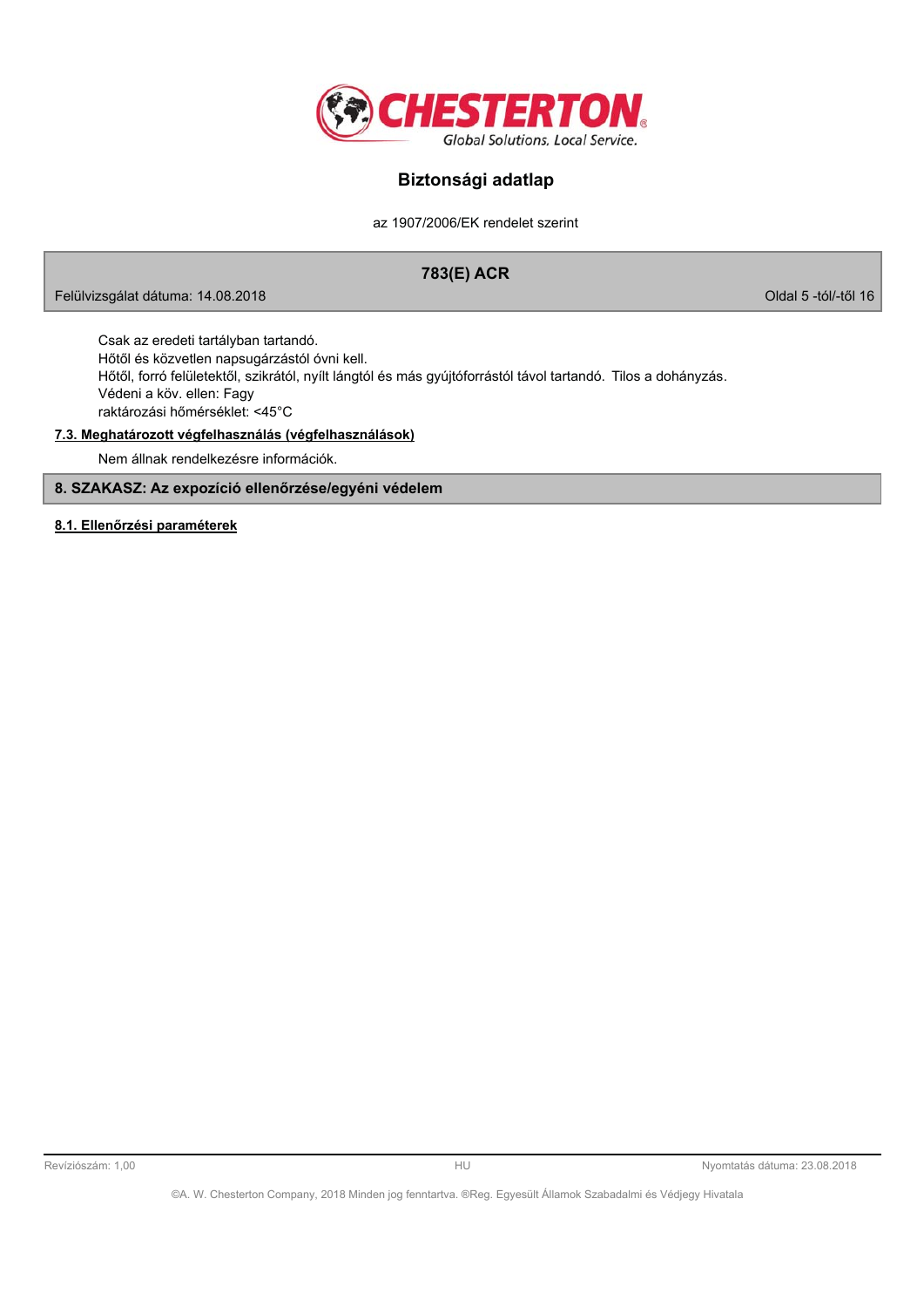

az 1907/2006/EK rendelet szerint

783(E) ACR

Pelülvizsgálat dátuma: 14.08.2018 a composition de la composition de la composition de la composition de la composition de la composition de la composition de la composition de la composition de la composition de la compos

### **DNEL-/DMEL-értékek**

| CAS-szám                      | Megnevezés                                                |               |            |                            |
|-------------------------------|-----------------------------------------------------------|---------------|------------|----------------------------|
| DNEL típus                    |                                                           | Expozíciós út | Hatású     | Érték                      |
| 68584-23-6                    | Benzenesulfonic acid, C10-16-alkyl derivs., calcium salts |               |            |                            |
|                               | Munkavállaló DNEL, hosszútávú                             | belélegzéses  | szisztémás | 11,75 mg/m <sup>3</sup>    |
|                               | Munkavállaló DNEL, hosszútávú                             | dermális      | szisztémás | 3,33 mg/ttkg/nap           |
|                               | Munkavállaló DNEL, hosszútávú                             | belélegzéses  | helyi      | 1,03 mg/m <sup>3</sup>     |
|                               | Fogyasztó DNEL, hosszútávú                                | belélegzéses  | helyi      | $2,9$ mg/m <sup>3</sup>    |
|                               | Fogyasztó DNEL, hosszútávú                                | dermális      | szisztémás | 1,667 mg/ttkg/nap          |
| Fogyasztó DNEL, hosszútávú    |                                                           | dermális      | helyi      | $0,513$ mg/cm <sup>2</sup> |
|                               | Fogyasztó DNEL, hosszútávú                                | orális        | szisztémás | 0,833 mg/ttkg/nap          |
| 61789-86-4                    | Sulfonic acids, petroleum, calcium salts                  |               |            |                            |
|                               | Munkavállaló DNEL, hosszútávú                             | belélegzéses  | szisztémás | 11,75 mg/m <sup>3</sup>    |
|                               | Munkavállaló DNEL, hosszútávú                             | dermális      | szisztémás | 3,33 mg/ttkg/nap           |
|                               | Munkavállaló DNEL, hosszútávú                             | dermális      | helyi      | $1,03$ mg/cm <sup>2</sup>  |
|                               | Fogyasztó DNEL, hosszútávú                                | belélegzéses  | szisztémás | $2,9$ mg/m <sup>3</sup>    |
|                               | Fogyasztó DNEL, hosszútávú                                | dermális      | szisztémás | 1,667 mg/ttkg/nap          |
|                               | Fogyasztó DNEL, hosszútávú                                | dermális      | helyi      | $0,513$ mg/cm <sup>2</sup> |
| Fogyasztó DNEL, hosszútávú    |                                                           | orális        | szisztémás | 0,833 mg/ttkg/nap          |
| 72676-55-2                    | 5,5'-dithiodi-1,3,4-thiadiazole-2(3H)-thione              |               |            |                            |
|                               | Munkavállaló DNEL, hosszútávú                             | dermális      | szisztémás | 0,5 mg/ttkg/nap            |
|                               | Fogyasztó DNEL, hosszútávú                                | belélegzéses  | szisztémás | $0,87$ mg/m <sup>3</sup>   |
|                               | Fogyasztó DNEL, hosszútávú                                | dermális      | szisztémás | 0,25 mg/ttkg/nap           |
|                               | Fogyasztó DNEL, hosszútávú                                | orális        | szisztémás | 0,25 mg/ttkg/nap           |
|                               | Munkavállaló DNEL, hosszútávú                             | belélegzéses  | szisztémás | 3,53 mg/m <sup>3</sup>     |
| 26264-06-2                    | Calcium dodecylbenzenesulphonate                          |               |            |                            |
|                               | Munkavállaló DNEL, hosszútávú                             | belélegzéses  | szisztémás | 52 mg/ $m3$                |
| Munkavállaló DNEL, akut       |                                                           | belélegzéses  | szisztémás | $52$ mg/m <sup>3</sup>     |
| Munkavállaló DNEL, hosszútávú |                                                           | belélegzéses  | helyi      | 52 mg/m <sup>3</sup>       |
| Munkavállaló DNEL, akut       |                                                           | belélegzéses  | helyi      | 52 mg/m <sup>3</sup>       |
|                               | Munkavállaló DNEL, hosszútávú                             | dermális      | szisztémás | 57,2 mg/ttkg/nap           |
| Munkavállaló DNEL, akut       |                                                           | dermális      | szisztémás | 80 mg/ttkg/nap             |
|                               | Munkavállaló DNEL, hosszútávú                             | dermális      | helyi      | $1,57$ mg/cm <sup>2</sup>  |
| Munkavállaló DNEL, akut       |                                                           | dermális      | helyi      | $1,57$ mg/cm <sup>2</sup>  |
| Fogyasztó DNEL, hosszútávú    |                                                           | belélegzéses  | szisztémás | $26$ mg/m <sup>3</sup>     |

©A. W. Chesterton Company, 2018 Minden jog fenntartva. ®Reg. Egyesült Államok Szabadalmi és Védjegy Hivatala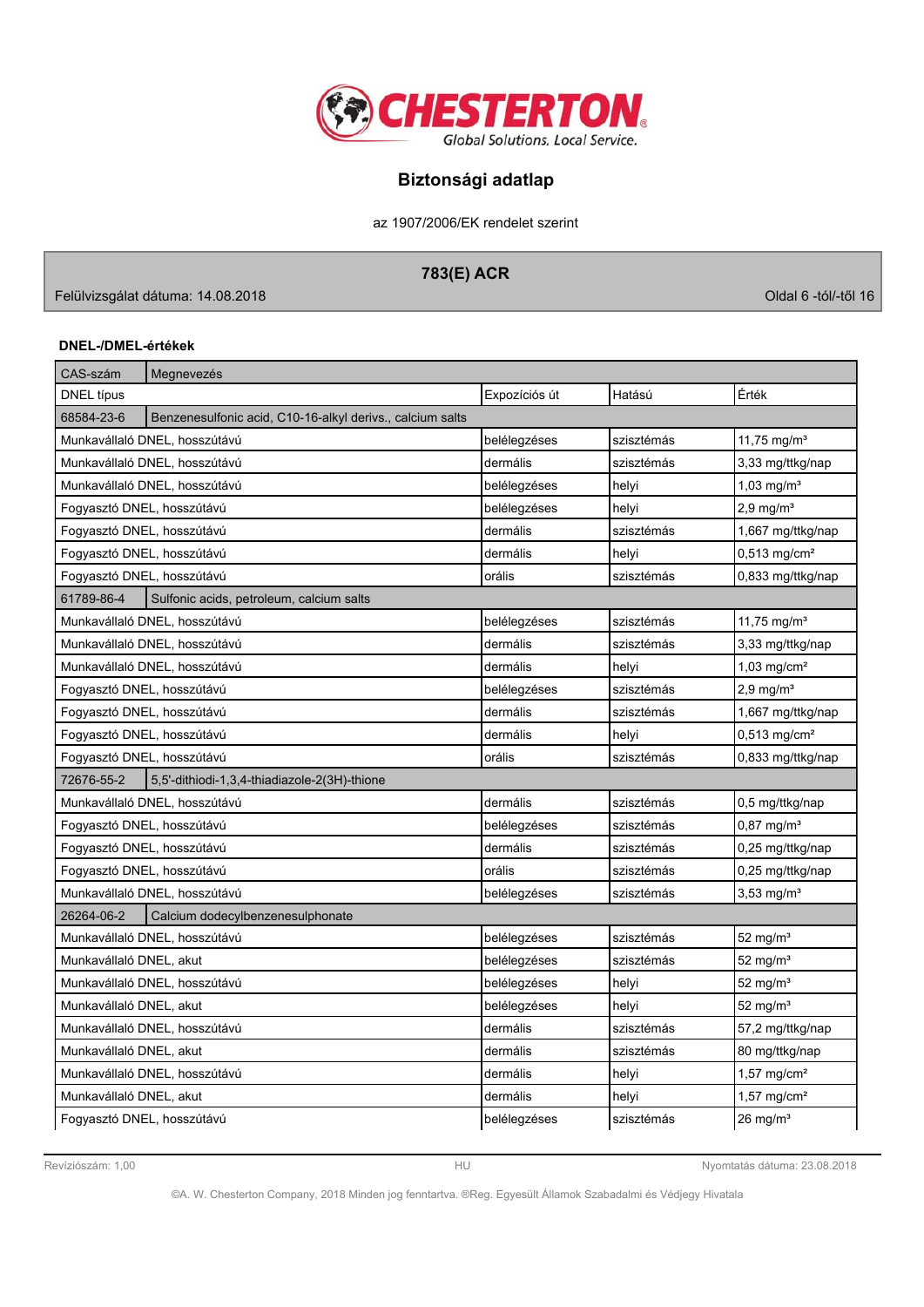

az 1907/2006/EK rendelet szerint

# 783(E) ACR

Pelülvizsgálat dátuma: 14.08.2018 biztanlar a szerint a szerint a szerint a szerint a szerint a szerint a szerint a szerint a szerint a szerint a szerint a szerint a szerint a szerint a szerint a szerint a szerint a szerin

| Fogyasztó DNEL, akut       | belélegzéses | szisztémás | $26 \text{ mg/m}^3$        |
|----------------------------|--------------|------------|----------------------------|
| Fogyasztó DNEL, hosszútávú | belélegzéses | helyi      | $26 \text{ mg/m}^3$        |
| Fogyasztó DNEL, akut       | belélegzéses | helyi      | $26 \text{ mg/m}^3$        |
| Fogyasztó DNEL, hosszútávú | Idermális    | szisztémás | 28,6 mg/ttkg/nap           |
| Fogyasztó DNEL, akut       | dermális     | szisztémás | 40 mg/ttkg/nap             |
| Fogyasztó DNEL, hosszútávú | dermális     | helyi      | $0,787$ mg/cm <sup>2</sup> |
| Fogyasztó DNEL, akut       | dermális     | helyi      | $0,787 \text{ mg/cm}^2$    |
| Fogyasztó DNEL, hosszútávú | Iorális      | szisztémás | 13 mg/ttkg/nap             |
| Fogyasztó DNEL, akut       | Iorális      | szisztémás | 13 mg/ttkg/nap             |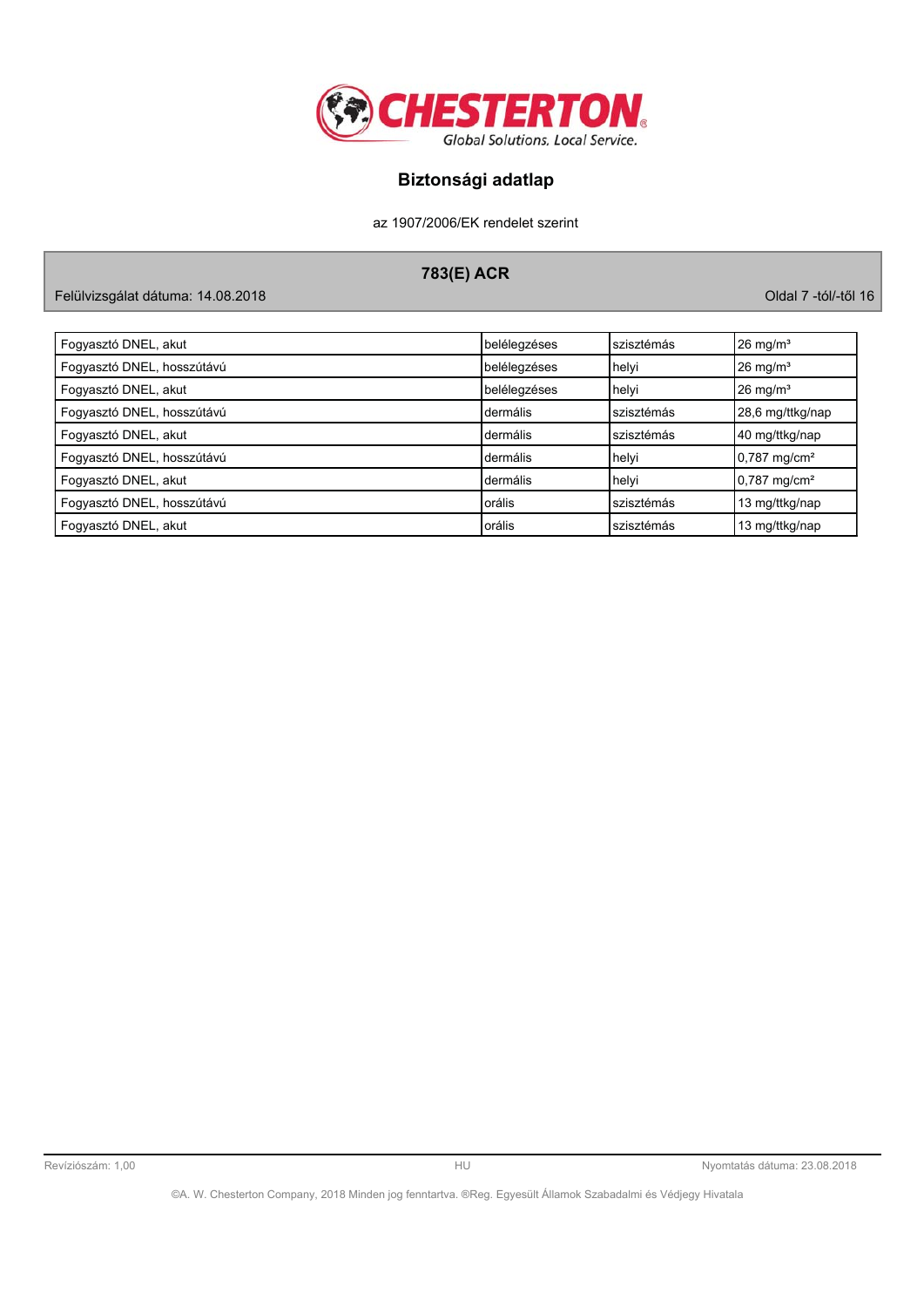

az 1907/2006/EK rendelet szerint

783(E) ACR

Felülvizsgálat dátuma: 14.08.2018

Oldal 8 -tól/-től 16

## PNEC-értékek

| CAS-szám                                    | Megnevezés                                                |                 |
|---------------------------------------------|-----------------------------------------------------------|-----------------|
| Környezet-kompartiment                      |                                                           | Érték           |
| 68584-23-6                                  | Benzenesulfonic acid, C10-16-alkyl derivs., calcium salts |                 |
| Édesvíz                                     |                                                           | $1$ mg/l        |
| Tengervíz                                   |                                                           | $1$ mg/l        |
| Édesvízi üledék                             |                                                           | 226000000 mg/kg |
| Tengervízi üledékek                         |                                                           | 226000000 mg/kg |
| Másodlagos mérgezés                         |                                                           | 16667 mg/kg     |
| Talaj                                       |                                                           | 271000000 mg/kg |
| 61789-86-4                                  | Sulfonic acids, petroleum, calcium salts                  |                 |
| Édesvíz                                     |                                                           | $1$ mg/l        |
| Tengervíz                                   |                                                           | $1$ mg/l        |
| Édesvízi üledék                             |                                                           | 226000000 mg/kg |
| Tengervízi üledékek                         |                                                           | 226000000 mg/kg |
| Másodlagos mérgezés                         |                                                           | 16667 mg/kg     |
| Talaj                                       |                                                           | 271000000 mg/kg |
| 72676-55-2                                  | 5,5'-dithiodi-1,3,4-thiadiazole-2(3H)-thione              |                 |
| Édesvíz                                     |                                                           | 0,003 mg/l      |
| 0,003 mg/l<br>Édesvíz (időszakos kibocsátá) |                                                           |                 |
| Tengervíz                                   | $0$ mg/l                                                  |                 |
|                                             | Édesvízi üledék                                           |                 |
| Tengervízi üledékek                         |                                                           | 0,004 mg/kg     |
|                                             | Mikroorganizmusok a szennyvízkezelésben                   | 0,31 mg/l       |
| Talaj                                       |                                                           | 0,006 mg/kg     |
| 26264-06-2                                  | Calcium dodecylbenzenesulphonate                          |                 |
| Édesvíz                                     |                                                           | $0,28$ mg/l     |
| Tengervíz                                   |                                                           | 0,458 mg/l      |
| Édesvízi üledék                             |                                                           | 27,5 mg/kg      |
| Tengervízi üledékek                         |                                                           | 2,75 mg/kg      |
| Másodlagos mérgezés                         |                                                           | 20 mg/kg        |
| Talaj                                       |                                                           | 25 mg/kg        |

## 8.2. Az expozíció ellenőrzése

## Megfelelő műszaki ellenőrzés

Gondoskodni kell a kielégítő szellőzésről és a kritikus pontokon a pontszerű elszívásról.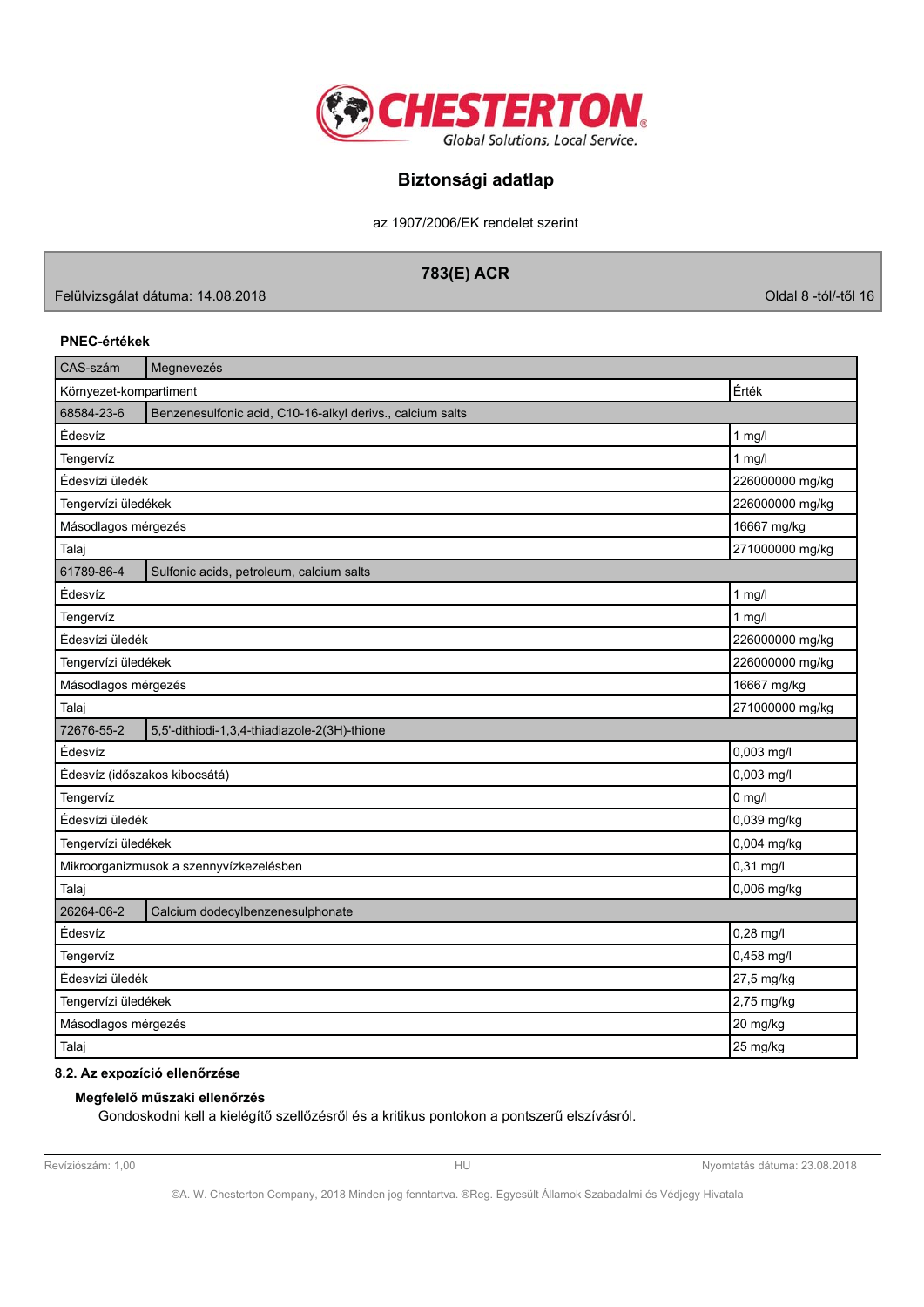

az 1907/2006/EK rendelet szerint

## 783(E) ACR

Felülvizsgálat dátuma: 14.08.2018

### Egészségügyi intézkedések

Csak jól illő, kényelmesen hordható és tiszta védőruhát szabad viselni.

A bőrrel, szemmel továbbá a ruházattal való érintkezést kerülni kell.

Enni, inni, dohányozni a munkahelyen nem szabad. A szünetek előtt és a munka végeztével alaposan mossa meg a kezét és arcát, szükség esetben zuhanyozzon le.

A termékkel átitatott rongyot nadrágzsebben nem szabad hordani. A beszennyeződött ruhadarabokat a következő használat előtt ki kell mosni. Munka után használjon bőrápoló termékeket.

#### Szem-/arcvédelem

Megfelelő szemvédelem: Keretes szemüveg oldalvédővel védőszemüveg

### Kézvédelem

Megfelelő kesztyűtípus: NBR (Nitrilkaucsuk) DIN EN 374

Viselési idő folyamatos érintkezés esetén: NBR (Nitrilkaucsuk) A kesztyű anyagának vastagsága: >= 0,4 mm, Áthatolási idő (maximális viselési időtartam): >480 min

Viselési idő nem folyamatos érintkezés esetén (fröccsenés): NBR (Nitrilkaucsuk) A kesztyű anyagának

vastagsága: >= 0,1 mm, Áthatolási idő (maximális viselési időtartam) > 30 min

Speciális felhasználás esetén ajánlatos az egyes védőkesztyűk vegyszerálló tulajdonságait a kesztyű gyártójával tisztázni.

### **Bőrvédelem**

Megfelelő védőruházatot kell viselni.

### Légutak védelme

Normális körülmények között nem szükséges személyi légzésvédő. Gőzők, porok és aeroszolok behatásakor légzésvédőt kell használni. Szűrőkészülék (teljes maszk vagy fúvóka garnitúra) szűrővel: A-P2

### 9. SZAKASZ: Fizikai és kémiai tulajdonságok

### 9.1. Az alapvető fizikai és kémiai tulajdonságokra vonatkozó információk

| Fizikai állapot:      | Paszta |                    |         |
|-----------------------|--------|--------------------|---------|
| Szín:                 | szürke |                    |         |
| Szag:                 | enyhe  |                    |         |
|                       |        |                    | Módszer |
| pH-érték:             |        | nincs meghatározva |         |
| Állapotváltozások     |        |                    |         |
| Olvadáspont:          |        | nincs meghatározva |         |
| Kezdeti forráspont és |        | nincs meghatározva |         |
| forrásponttartomány:  |        |                    |         |
| Szublimációs pont:    |        | nincs meghatározva |         |
| Lágyuláspont:         |        | nincs meghatározva |         |
| Pour pont:            |        | nincs meghatározva |         |
| Gyulladáspont:        |        | $>190$ °C          |         |
|                       |        |                    |         |

Revíziószám: 1.00

Nyomtatás dátuma: 23.08.2018

©A. W. Chesterton Company, 2018 Minden jog fenntartva. ®Reg. Egyesült Államok Szabadalmi és Védjegy Hivatala

Oldal 9 -tól/-től 16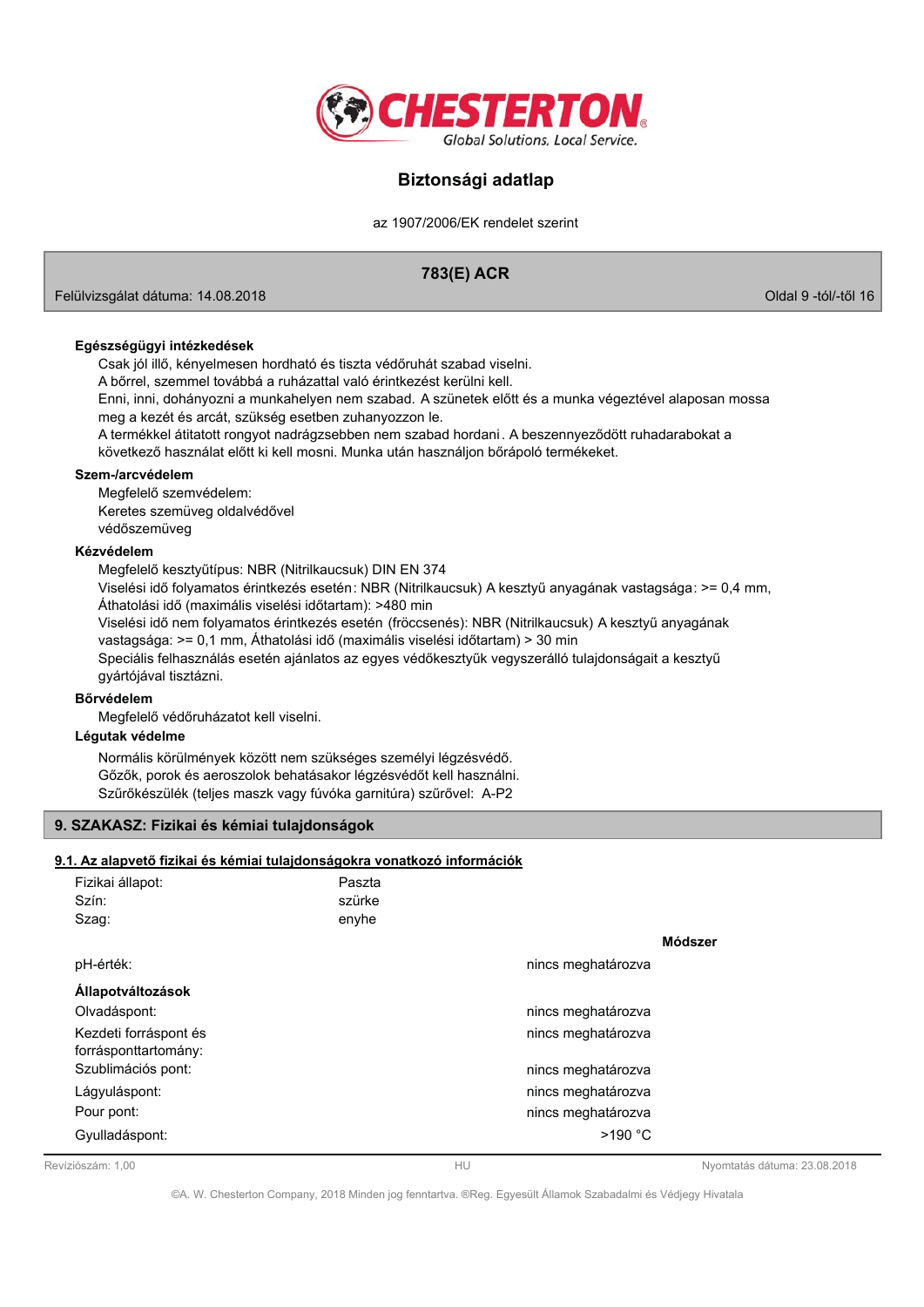

az 1907/2006/EK rendelet szerint

## 783(E) ACR

Pelülvizsgálat dátuma: 14.08.2018 bizta az eleten a szerepelt a szerepelt a szerepelt a szerepelt a szerepelt a szerepelt a szerepelt a szerepelt a szerepelt a szerepelt a szerepelt a szerepelt a szerepelt a szerepelt a sz

| Tűzveszélyesség                                                            |                                          |                   |
|----------------------------------------------------------------------------|------------------------------------------|-------------------|
| szilárd:                                                                   | nincs meghatározva                       |                   |
| gáznemű:                                                                   | nincs meghatározva                       |                   |
| Robbanásveszélyes tulajdonságok<br>nem robbanásveszélyes megfelelő EU A.14 |                                          |                   |
| Robbanási határok - alsó:                                                  | nincs meghatározva                       |                   |
| Robbanási határok - felső:                                                 | nincs meghatározva                       |                   |
| Gyulladási hőmérséklet:                                                    | nincs meghatározva                       |                   |
| Öngyulladási hőmérséklet                                                   |                                          |                   |
| szilárd:<br>gáznemű:                                                       | nincs meghatározva<br>nincs meghatározva |                   |
| Bomlási hőmérséklet:                                                       | nincs meghatározva                       |                   |
| Oxidálási tulajdonságok<br>Nem tűztápláló.                                 |                                          |                   |
| Gőznyomás:                                                                 | nincs meghatározva                       |                   |
| Sűrűség (25 °C-on):                                                        | $1,33$ g/cm <sup>3</sup>                 |                   |
| Vízben való oldhatóság:                                                    | Nem elegyíthető                          |                   |
| Oldhatóság egyéb oldószerekben<br>nincs meghatározva                       |                                          |                   |
| Megoszlási hányados:                                                       | nem alkalmazható                         |                   |
| Dinamekus viszkozitás:<br>$(25 °C$ -on)                                    | 1-3 Mio mPa·s                            |                   |
| Gőzsűrűség:                                                                |                                          | $>1$ (Levegő = 1) |
| Párolgási sebesség:                                                        |                                          | <1 (Éter = 1)     |
| 9.2. Egyéb információk                                                     |                                          |                   |
| Nem állnak rendelkezésre információk.                                      |                                          |                   |
| 10. SZAKASZ: Stabilitás és reakciókészség                                  |                                          |                   |

## 10.1. Reakciókészség

Nem állnak rendelkezésre információk.

## 10.2. Kémiai stabilitás

A termék normális környezethőmérsékleti raktározásnál stabil.

## 10.3. A veszélyes reakciók lehetősége

Veszélyes reakciók nem ismertek.

### **10.4. Kerülendő körülmények**

Hőtől, forró felületektől, szikrától, nyílt lángtól és más gyújtóforrástól távol tartandó. Tilos a dohányzás.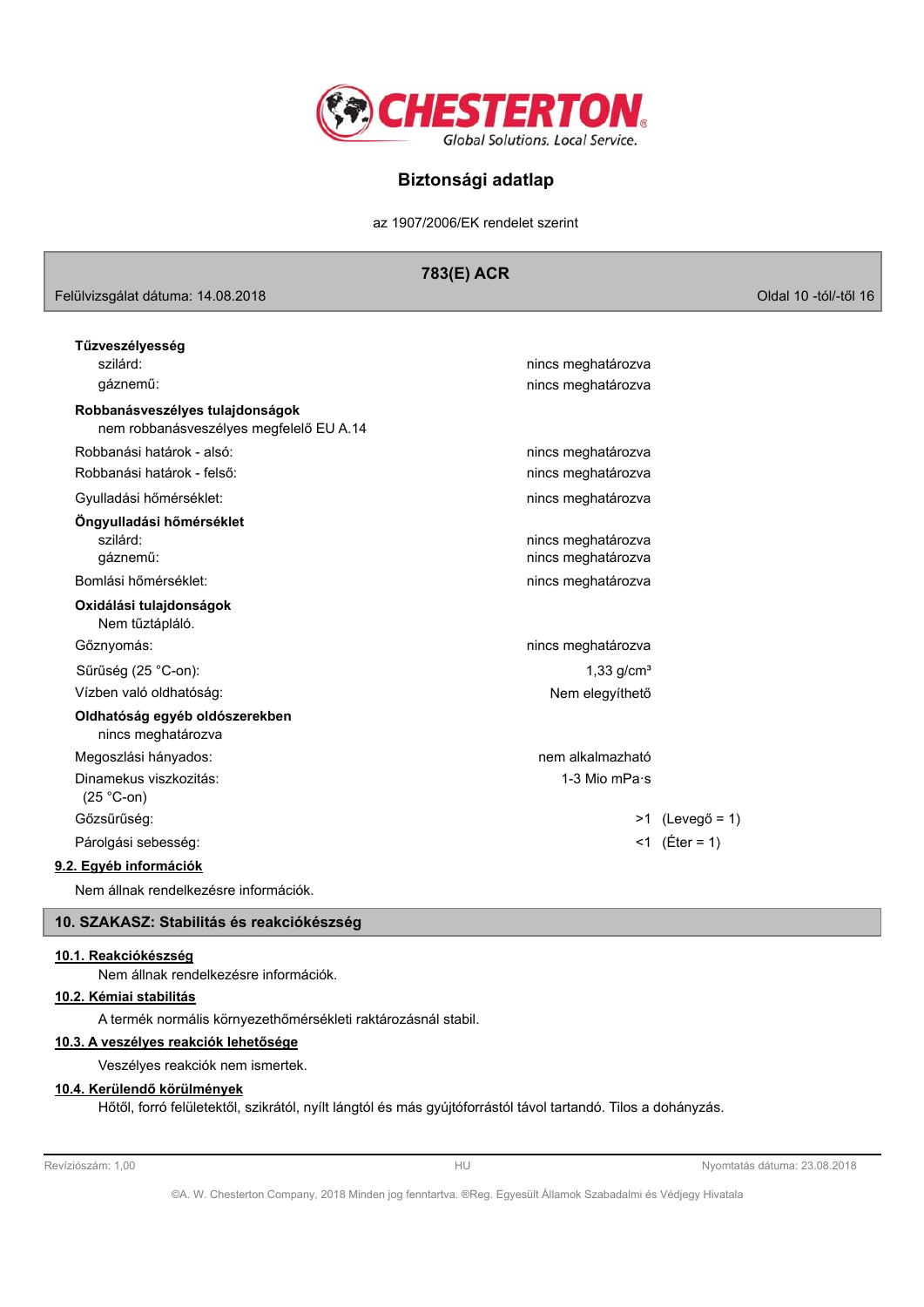

az 1907/2006/EK rendelet szerint

## 783(E) ACR

Felülvizsgálat dátuma: 14.08.2018

Oldal 11 -tól/-től 16

### 10.5. Nem összeférhető anyagok

Oxidálószer, erős

## 10.6. Veszélyes bomlástermékek

Veszélyes bomlástermékek nem ismertek.

## 11. SZAKASZ: Toxikológiai információk

### 11.1. A toxikológiai hatásokra vonatkozó információ

### Toxikokinetika, anyagcsere és eloszlás

Toxikológiai adatok nem állnak rendelkezésre. Erre a következtetésre az egyes komponensek tulajdonságai alapján jutottunk.

#### Akut toxicitás

A rendelkezésre álló adatok alapján az osztályozás kritériumai nem teljesülnek.

| CAS-szám   | Alkotóelemek                                              |                           |        |         |                                      |                                             |
|------------|-----------------------------------------------------------|---------------------------|--------|---------|--------------------------------------|---------------------------------------------|
|            | Expozíciós út                                             | Dózis                     |        | Faj     | Forrás                               | Módszer                                     |
| 68584-23-6 | Benzenesulfonic acid, C10-16-alkyl derivs., calcium salts |                           |        |         |                                      |                                             |
|            | szájon át                                                 | LD <sub>50</sub><br>mg/kg | >16000 | Patkány | Study report (1981)                  | other: Section 772<br>112-21 CFR 40         |
|            | bőrön át                                                  | LD50<br>mg/kg             | > 5000 | Nyúl    | Study report (1981)                  | <b>OECD Guideline 402</b>                   |
| 61789-86-4 | Sulfonic acids, petroleum, calcium salts                  |                           |        |         |                                      |                                             |
|            | szájon át                                                 | LD50<br>mg/kg             | >16000 | Patkány | Study report (1981)                  | other: Section 772<br>112-21 CFR 40         |
|            | bőrön át                                                  | LD50<br>mg/kg             | > 5000 | Nyúl    | Study report (1981)                  | <b>OECD Guideline 402</b>                   |
| 72676-55-2 | 5,5'-dithiodi-1,3,4-thiadiazole-2(3H)-thione              |                           |        |         |                                      |                                             |
|            | szájon át                                                 | LD <sub>50</sub><br>mg/kg | > 2000 | Patkány | Study report (2016)                  | OECD Guideline 420                          |
|            | bőrön át                                                  | LD <sub>50</sub><br>mg/kg | > 2000 | Nyúl    | Study report (1983)                  | OECD Guideline 402                          |
| 26264-06-2 | Calcium dodecylbenzenesulphonate                          |                           |        |         |                                      |                                             |
|            | szájon át                                                 | LD <sub>50</sub><br>mg/kg | 1300   | Patkány | <b>Product Safety labs</b><br>(1998) | other: Defined oral<br>LD50. Adapted from a |
|            | bőrön át                                                  | LD <sub>50</sub><br>mg/kg | 2000   | Nyúl    | Study report (1972)                  | Method: other:Test<br>material was applied  |

## Izgató és maró hatás

Súlyos szemirritációt okoz. Bőrmarás/bőrirritáció: A rendelkezésre álló adatok alapján az osztályozás kritériumai nem teljesülnek. Nem izgató.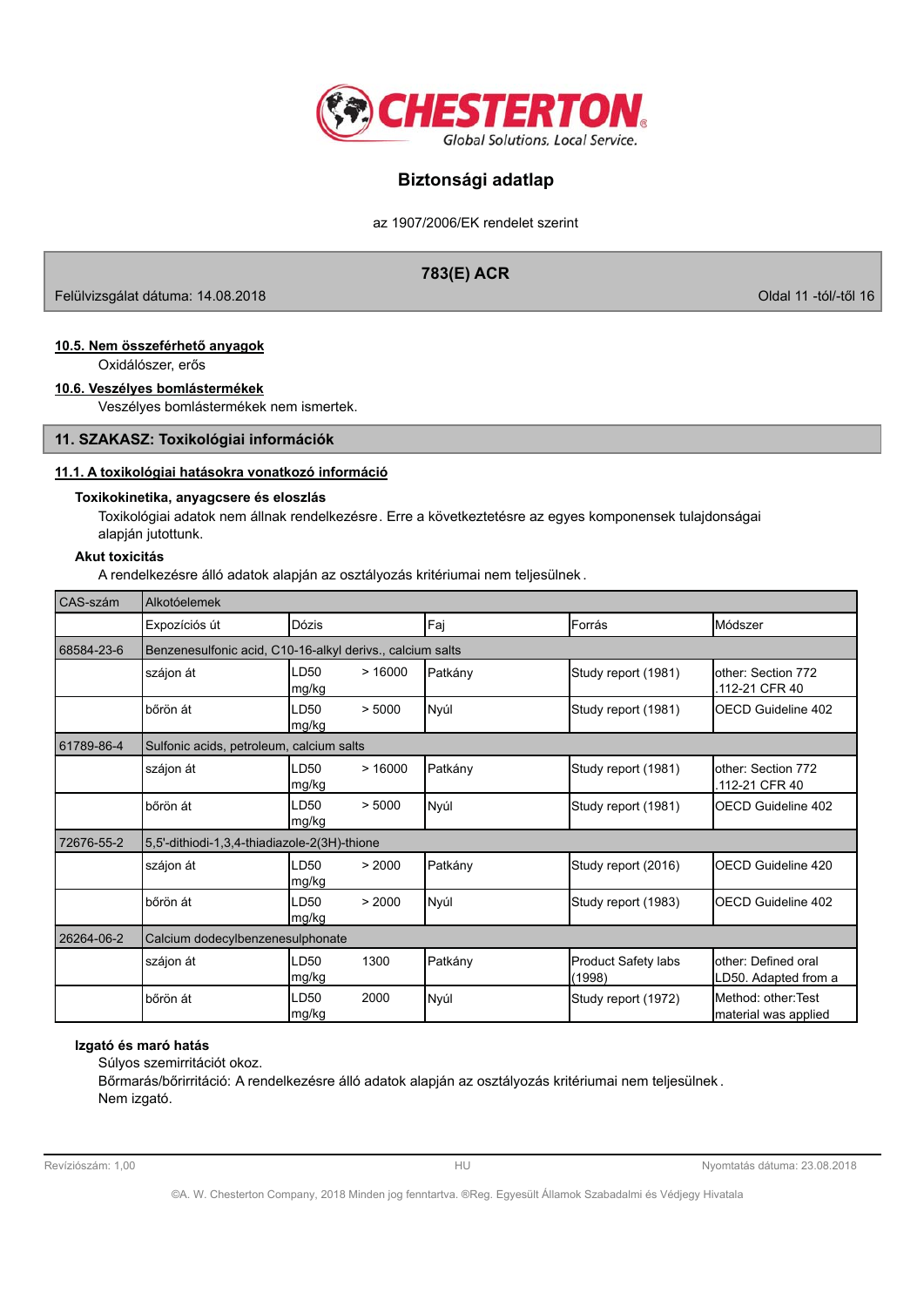

az 1907/2006/EK rendelet szerint

## 783(E) ACR

Pelülvizsgálat dátuma: 14.08.2018 bizta az eleten a szerepelt a szerepelt a szerepelt a szerepelt a szerepelt a szerepelt a szerepelt a szerepelt a szerepelt a szerepelt a szerepelt a szerepelt a szerepelt a szerepelt a sz

### Szenzibilizáló hatások

Allergiás bőrreakciót válthat ki. (Benzenesulfonic acid, C10-16-alkyl derivs., calcium salts; Sulfonic acids, petroleum, calcium salts; 5,5'-dithiodi-1,3,4-thiadiazole-2(3H)-thione) nem szenzibiláló.

### Rákkeltő, mutagén és szaporodásra káros hatások

A rendelkezésre álló adatok alapján az osztályozás kritériumai nem teljesülnek. Nem állnak rendelkezésre információk.

### Egyetlen expozíció utáni célszervi toxicitás (STOT)

A rendelkezésre álló adatok alapján az osztályozás kritériumai nem teljesülnek. Nem állnak rendelkezésre információk.

## Ismétlődő expozíció utáni célszervi toxicitás (STOT)

A rendelkezésre álló adatok alapján az osztályozás kritériumai nem teljesülnek. Nem állnak rendelkezésre információk.

## **Aspirációs veszély**

A rendelkezésre álló adatok alapján az osztályozás kritériumai nem teljesülnek. Nem állnak rendelkezésre információk.

### Sajátos hatások állatkísérletek során

Nem állnak rendelkezésre információk.

### Egyéb információ vizsgálatok

Nem állnak rendelkezésre információk.

## **Gyakorlati tapasztalatok**

## Az osztályozást illető megfigyelések

Nem állnak rendelkezésre információk.

### **Egyéb megfigyelések**

Nem állnak rendelkezésre információk.

### **Egyéb információ**

Nem állnak rendelkezésre információk

### 12. SZAKASZ: Ökológiai információk

### 12.1. Toxicitás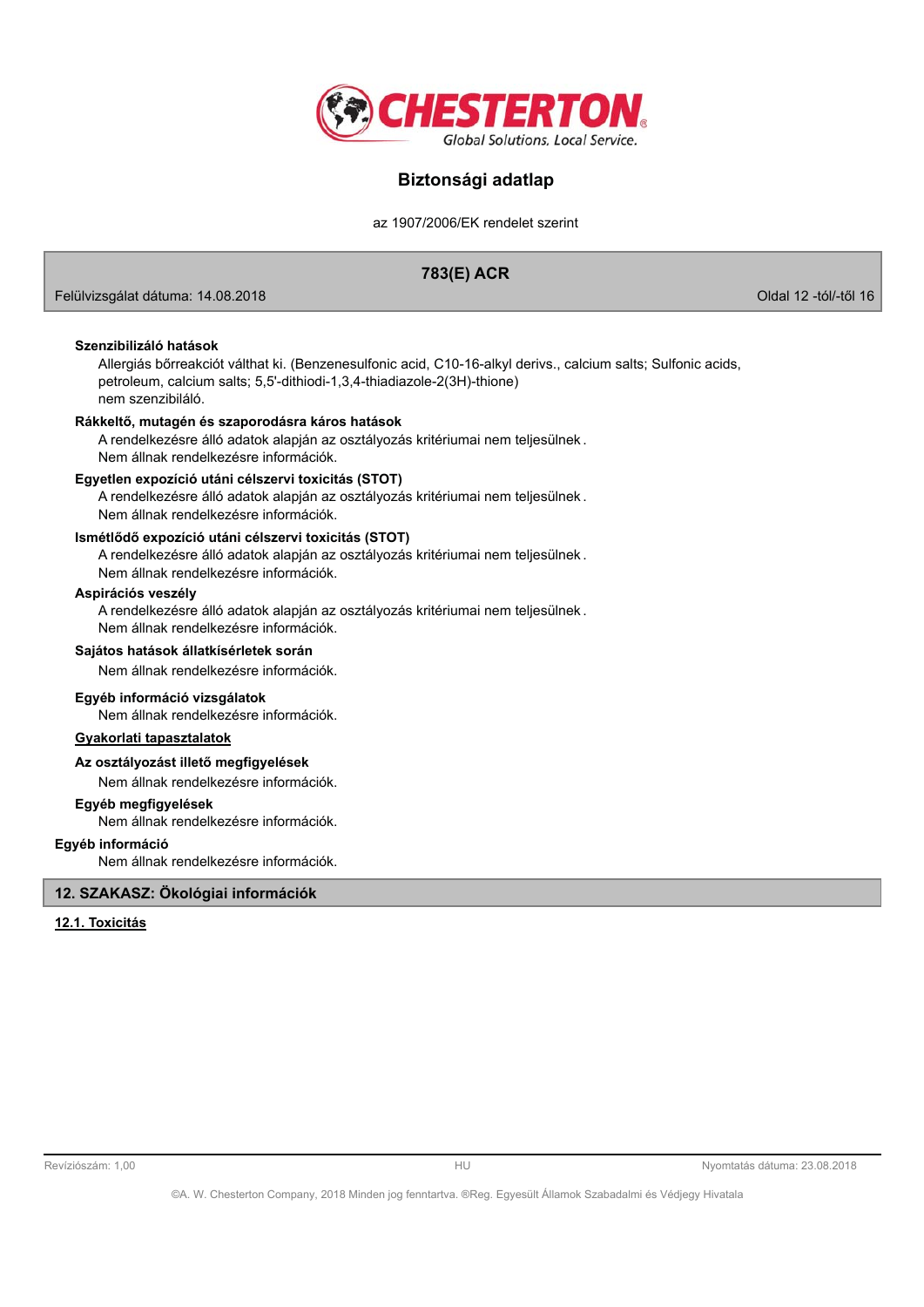

az 1907/2006/EK rendelet szerint

# 783(E) ACR

Felülvizsgálat dátuma: 14.08.2018

Oldal 13 -tól/-től 16

| CAS-szám   | Alkotóelemek                                              |                     |            |               |                                                             |                                                |                              |
|------------|-----------------------------------------------------------|---------------------|------------|---------------|-------------------------------------------------------------|------------------------------------------------|------------------------------|
|            | A vízi környezetre<br>mérgező                             | Dózis               |            | [h]   [d] Faj |                                                             | Forrás                                         | Módszer                      |
| 68584-23-6 | Benzenesulfonic acid, C10-16-alkyl derivs., calcium salts |                     |            |               |                                                             |                                                |                              |
|            | Akut növekedés gátlási<br>teszt, algán                    | ErC50<br>mg/l       | >1000      |               | 72 hPseudokirchneriella<br>subcapitata                      | Study report<br>(1994)                         | <b>EPA OTS</b><br>797.1050   |
|            | Akut baktérium<br>toxicitás                               | (> 10000 mg/l)      |            |               | 3 hactivated sludge of a<br>predominantly<br>domestic sewag | Study report<br>(1994)                         | <b>OECD Guideline</b><br>209 |
| 61789-86-4 | Sulfonic acids, petroleum, calcium salts                  |                     |            |               |                                                             |                                                |                              |
|            | Akut növekedés gátlási<br>teszt, algán                    | ErC50<br>mg/l       | >1000      |               | 72 h Pseudokirchneriella<br>subcapitata                     | Study report<br>(1994)                         | EPA OTS<br>797.1050          |
|            | Akut toxicitás crustacea                                  | <b>EC50</b><br>mg/l | >1000      |               | 48 h Daphnia magna                                          | Study report<br>(1993)                         | <b>EPA OTS</b><br>797.1300   |
|            | Akut baktérium<br>toxicitás                               | (> 10000 mg/l)      |            |               | 3 hactivated sludge of a<br>predominantly<br>domestic sewag | Study report<br>(1994)                         | <b>OECD Guideline</b><br>209 |
| 72676-55-2 | 5,5'-dithiodi-1,3,4-thiadiazole-2(3H)-thione              |                     |            |               |                                                             |                                                |                              |
|            | Akut hal toxicitás                                        | <b>LC50</b><br>mg/l | > 454      |               | 96 h Pimephales promelas                                    | Study report<br>(2016)                         | <b>OECD Guideline</b><br>203 |
|            | Akut növekedés gátlási<br>teszt, algán                    | ErC50               | 20 mg/l    |               | 72 h Pseudokirchneriella<br>subcapitata                     | Study report<br>(2016)                         | <b>OECD Guideline</b><br>201 |
|            | Akut toxicitás crustacea                                  | EC50                | 3 mg/l     |               | 48 h Daphnia magna                                          | Study report<br>(2016)                         | <b>OECD Guideline</b><br>202 |
| 26264-06-2 | Calcium dodecylbenzenesulphonate                          |                     |            |               |                                                             |                                                |                              |
|            | Akut hal toxicitás                                        | <b>LC50</b>         | $3.2$ mg/l |               | 96 hOncorhynchus mykiss                                     | Study report<br>(1986)                         | <b>OECD Guideline</b><br>203 |
|            | Akut növekedés gátlási<br>teszt, algán                    | ErC50<br>mg/l       | 65,4       |               | 72 hlPseudokirchneriella<br>subcapitata                     | <b>REACh</b><br>Registration<br><b>Dossier</b> | <b>OECD Guideline</b><br>201 |
|            | Akut toxicitás crustacea                                  | <b>EC50</b><br>mg/l | 1,276      |               | 48 h Daphnid species                                        | <b>REACh</b><br>Registration<br>Dossier        | other: QSAR<br>model         |
|            | Hal toxicitás                                             | <b>NOEC</b><br>mg/l | 0,23       |               | 30 d Fish species                                           | <b>REACh</b><br>Registration<br>Dossier        | other: QSAR                  |
|            | Toxicitás crustacea                                       | <b>NOEC</b><br>mg/l | 1,65       |               | 21 d Daphnia magna                                          | <b>REACh</b><br>Registration<br><b>Dossier</b> | <b>OECD Guideline</b><br>211 |

## 12.2. Perzisztencia és lebonthatóság

Nem állnak rendelkezésre információk.

## 12.3. Bioakkumulációs képesség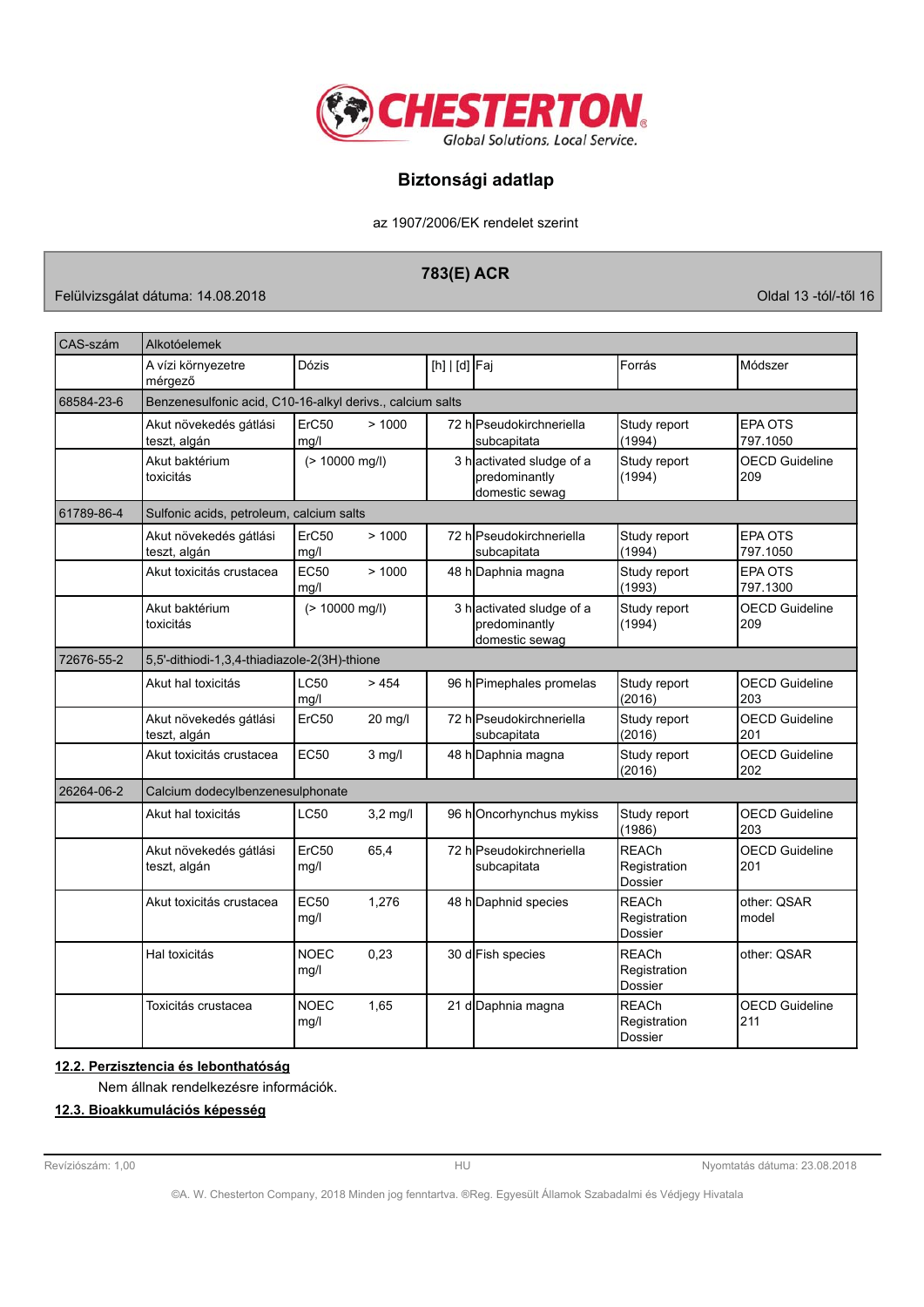

### az 1907/2006/EK rendelet szerint

## 783(E) ACR

Felülvizsgálat dátuma: 14.08.2018

Oldal 14 -tól/-től 16

### Megoszlási hányados n-oktanol/víz

| <b>CAS-szám</b> | <b>IAlkotóelemek</b>                                      | Log Pow |
|-----------------|-----------------------------------------------------------|---------|
| 68584-23-6      | Benzenesulfonic acid, C10-16-alkyl derivs., calcium salts | > 4.46  |
| 61789-86-4      | Sulfonic acids, petroleum, calcium salts                  | > 4.46  |
| 172676-55-2     | 15,5'-dithiodi-1,3,4-thiadiazole-2(3H)-thione             | 1,46    |
| 26264-06-2      | Calcium dodecylbenzenesulphonate                          | 4.77    |

#### **BCF**

| <b>CAS-szám</b> | <b>IAlkotóelemek</b>                   | <b>BCF</b> |                         | 'Forrás                         |
|-----------------|----------------------------------------|------------|-------------------------|---------------------------------|
| 26264-06-2      | ICalcium<br>, dodecvlbenzenesulphonate | 70,79      | <b>IQSAR</b><br>model : | <b>IREACh</b><br>Registration D |

### 12.4. A talajban való mobilitás

Nem állnak rendelkezésre információk.

### 12.5. A PBT- és a vPvB-értékelés eredményei

Az anyagok a keverékben nem teljesítik a REACH, XIII. melléklete szerinti PBT/vPvB kritériumokat.

### 12.6. Egyéb káros hatások

Nem állnak rendelkezésre információk.

### További információ

A termék nem juthat ellenőrzés nélkül a környezetbe.

### 13. SZAKASZ: Ártalmatlanítási szempontok

### 13.1. Hulladékkezelési módszerek

### Hulladékelhelyezési megfontolások

A hulladékkulcsszámok megadását ill. a hulladékfajták megjelölését az EAKV által előírt, a szakmai szempontokat és a lejátszódó folyamatokat figyelembe vevő hozzárendeléssel kell elvégezni. Ártalmatlanítás a hatósági előírások szerint.

### Szennyezett csomagolás ártalmatlanítása és ajánlott tisztítószerek

A nem szennyzett és maradéktalanul kiürített göngyölegek újrahasznosíthatóak. A nem tisztítható csomagolásokat hulladékként kell kezelni. Ártalmatlanítás a hatósági előírások szerint.

### 14. SZAKASZ: Szállításra vonatkozó információk

## Szárazföldi szállítás (ADR/RID)

| 14.1. UN-szám:                                             | Ezen szállítási előírások értelmében nem minősül veszélyes árunak. |
|------------------------------------------------------------|--------------------------------------------------------------------|
| 14.2. Az ENSZ szerinti megfelelő<br>szállítási megnevezés: | Ezen szállítási előírások értelmében nem minősül veszélyes árunak. |
| 14.3. Szállítási veszélyességi<br>osztály(ok):             | Ezen szállítási előírások értelmében nem minősül veszélyes árunak. |
| 14.4. Csomagolási csoport:<br>Belvízi szállítás (ADN)      | Ezen szállítási előírások értelmében nem minősül veszélyes árunak. |
| 14.1. UN-szám:                                             | Ezen szállítási előírások értelmében nem minősül veszélyes árunak. |

Revíziószám: 1 00

©A. W. Chesterton Company, 2018 Minden jog fenntartva. ®Reg. Egyesült Államok Szabadalmi és Védjegy Hivatala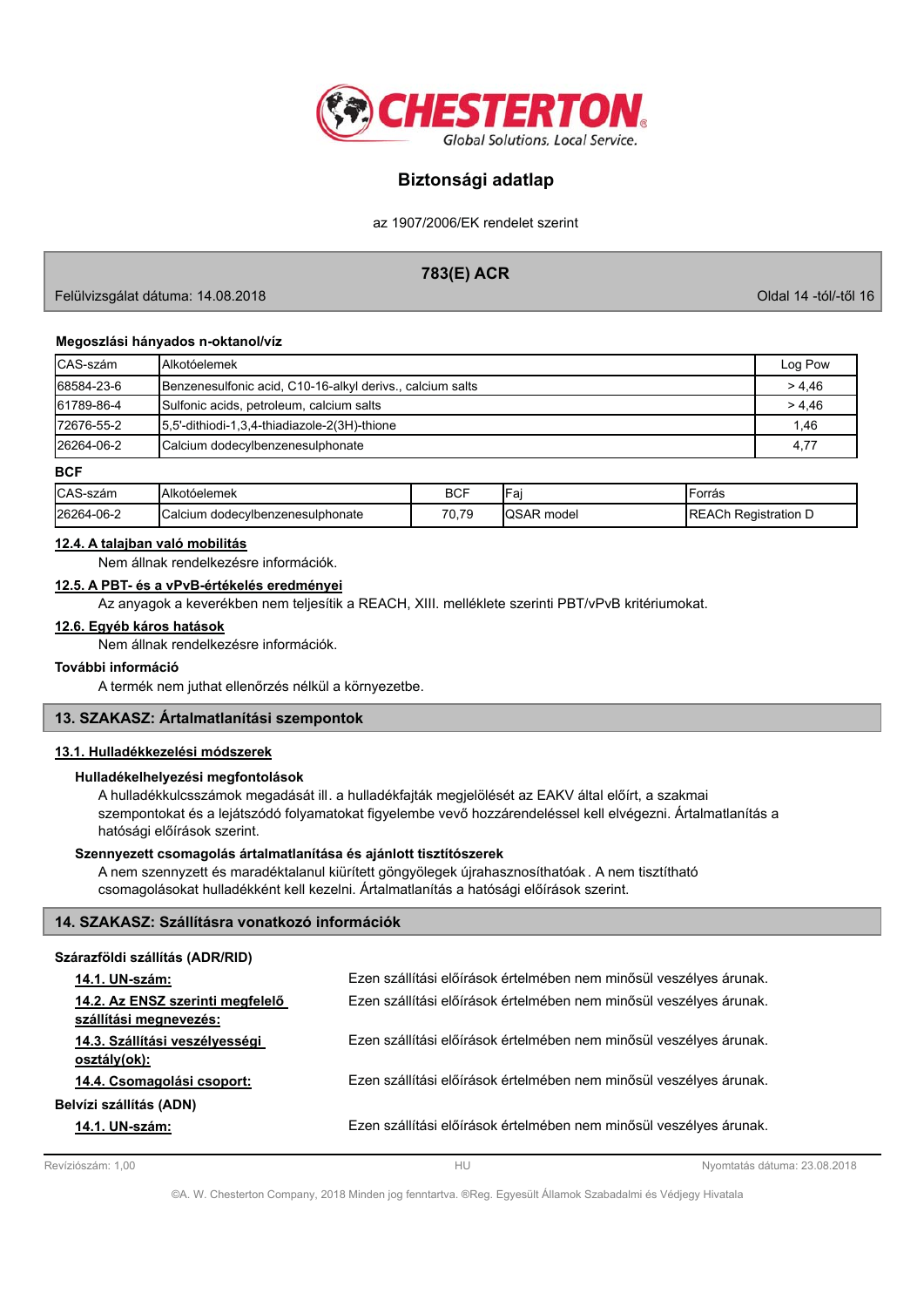

az 1907/2006/EK rendelet szerint

# 783(E) ACR

Oldal 15 -tól/-től 16

| 14.2. Az ENSZ szerinti megfelelő                                                                                                                                                          | Ezen szállítási előírások értelmében nem minősül veszélyes árunak.                               |
|-------------------------------------------------------------------------------------------------------------------------------------------------------------------------------------------|--------------------------------------------------------------------------------------------------|
| <u>szállítási megnevezés:</u>                                                                                                                                                             |                                                                                                  |
| 14.3. Szállítási veszélyességi                                                                                                                                                            | Ezen szállítási előírások értelmében nem minősül veszélyes árunak.                               |
| <u>osztály(ok):</u>                                                                                                                                                                       |                                                                                                  |
| <u>14.4. Csomagolási csoport:</u>                                                                                                                                                         | Ezen szállítási előírások értelmében nem minősül veszélyes árunak.                               |
| Tengeri szállítás (IMDG)                                                                                                                                                                  |                                                                                                  |
| 14.1. UN-szám:                                                                                                                                                                            | Ezen szállítási előírások értelmében nem minősül veszélyes árunak.                               |
| 14.2. Az ENSZ szerinti megfelelő<br>szállítási megnevezés:                                                                                                                                | Ezen szállítási előírások értelmében nem minősül veszélyes árunak.                               |
| 14.3. Szállítási veszélyességi<br>osztály(ok):                                                                                                                                            | Ezen szállítási előírások értelmében nem minősül veszélyes árunak.                               |
| 14.4. Csomagolási csoport:                                                                                                                                                                | Ezen szállítási előírások értelmében nem minősül veszélyes árunak.                               |
| Légi szállítás (ICAO-TI/IATA-DGR)                                                                                                                                                         |                                                                                                  |
| <u> 14.1. UN-szám:</u>                                                                                                                                                                    | Ezen szállítási előírások értelmében nem minősül veszélyes árunak.                               |
| 14.2. Az ENSZ szerinti megfelelő                                                                                                                                                          | Ezen szállítási előírások értelmében nem minősül veszélyes árunak.                               |
| szállítási megnevezés:                                                                                                                                                                    |                                                                                                  |
| 14.3. Szállítási veszélyességi                                                                                                                                                            | Ezen szállítási előírások értelmében nem minősül veszélyes árunak.                               |
| <u>osztály(ok):</u>                                                                                                                                                                       |                                                                                                  |
| 14.4. Csomagolási csoport:                                                                                                                                                                | Ezen szállítási előírások értelmében nem minősül veszélyes árunak.                               |
| 14.5. Környezeti veszélyek                                                                                                                                                                |                                                                                                  |
| KÖRNYEZETVESZÉLYEZTETŐ:                                                                                                                                                                   | nem                                                                                              |
| Veszélykiváltó:                                                                                                                                                                           | Ezen szállítási előírások értelmében nem minősül veszélyes árunak.                               |
| 14.6. A felhasználót érintő különleges óvintézkedések                                                                                                                                     |                                                                                                  |
| Nem állnak rendelkezésre információk.                                                                                                                                                     |                                                                                                  |
|                                                                                                                                                                                           | 14.7. A MARPOL-egyezmény II. melléklete és az IBC szabályzat szerinti ömlesztett szállítás       |
| Nem állnak rendelkezésre információk.                                                                                                                                                     |                                                                                                  |
| 15. SZAKASZ: Szabályozással kapcsolatos információk                                                                                                                                       |                                                                                                  |
|                                                                                                                                                                                           | 15.1. Az adott anyaggal vagy keverékkel kapcsolatos biztonsági, egészségügyi és környezetvédelmi |
| <u>előírások/jogszabályok</u>                                                                                                                                                             |                                                                                                  |
| Nemzeti előírások                                                                                                                                                                         |                                                                                                  |
| Vízszennyezési osztály (D):                                                                                                                                                               | 1 - enyhén vízszennyező                                                                          |
| 15.2. Kémiai biztonsági értékelés                                                                                                                                                         |                                                                                                  |
| Benzenesulfonic acid, C10-16-alkyl derivs., calcium salts<br>Sulfonic acids, petroleum, calcium salts<br>5,5'-dithiodi-1,3,4-thiadiazole-2(3H)-thione<br>Calcium dodecylbenzenesulphonate | Anyagbiztonsági elbírálást végeztek el ennek az elegynek a következő anyagaira:                  |

Revíziószám: 1.00

Г

Felülvizsgálat dátuma: 14.08.2018

Nyomtatás dátuma: 23.08.2018